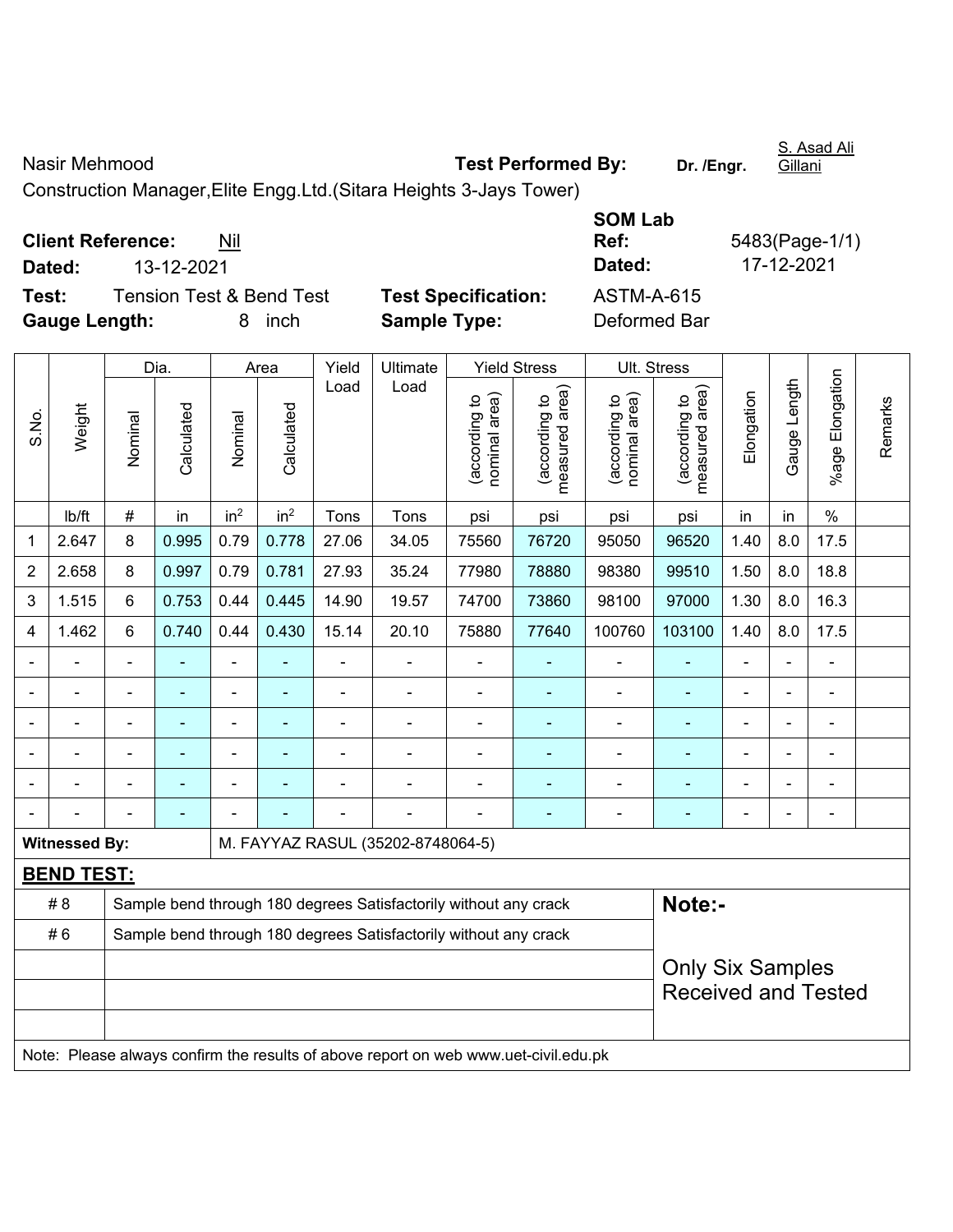Syed Mohsin Ali **Test Performed By:** Dr. /Engr. **Asad Ali Gillani** Cycle Ali Gillani

RE QA/QC Department,Bahria Town Lhr.(Disposal Station Block Eastern Ext.Ph-I Bahria Orchard Lhr)

# **Client Reference:** QA/QC-Steel-2446

**Test:** Tension Test & Bend Test **Test Specification:** ASTM-A-615 **Gauge Length:** 8 inch **Sample Type:** Deformed Bar (FF Steel)

**SOM Lab Ref:** 5484(Page-1/1) **Dated:** 15-12-2021 **Dated:** 17-12-2021

|       |                   |                                                                  | Dia.       |                 | Area            | Yield          | Ultimate                                                                            |                                | <b>Yield Stress</b>                         | Ult. Stress                    |                                 |                |                          |                      |         |  |  |
|-------|-------------------|------------------------------------------------------------------|------------|-----------------|-----------------|----------------|-------------------------------------------------------------------------------------|--------------------------------|---------------------------------------------|--------------------------------|---------------------------------|----------------|--------------------------|----------------------|---------|--|--|
| S.No. | Weight            | Nominal                                                          | Calculated | Nominal         | Calculated      | Load           | Load                                                                                | nominal area)<br>(according to | (according to<br>neasured area)<br>measured | nominal area)<br>(according to | (according to<br>measured area) | Elongation     | Gauge Length             | Elongation<br>%age I | Remarks |  |  |
|       | lb/ft             | $\#$                                                             | in         | in <sup>2</sup> | in <sup>2</sup> | Tons           | Tons                                                                                | psi                            | psi                                         | psi                            | psi                             | in             | in                       | $\%$                 |         |  |  |
| 1     | 1.545             | 6                                                                | 0.760      | 0.44            | 0.454           | 18.20          | 22.22                                                                               | 91210                          | 88390                                       | 111390                         | 107950                          | 1.20           | 8.0                      | 15.0                 |         |  |  |
| 2     | 1.509             | 6                                                                | 0.751      | 0.44            | 0.443           | 17.04          | 21.10                                                                               | 85430                          | 84850                                       | 105770                         | 105050                          | 1.20           | 8.0                      | 15.0                 |         |  |  |
| 3     | 0.683             | $\overline{4}$                                                   | 0.506      | 0.20            | 0.201           | 8.26           | 10.06                                                                               | 91050                          | 90600                                       | 110950                         | 110400                          | 1.10           | 8.0                      | 13.8                 |         |  |  |
| 4     | 0.665             | $\overline{4}$                                                   | 0.498      | 0.20            | 0.195           | 6.22           | 8.41                                                                                | 68570                          | 70330                                       | 92740                          | 95120                           | 1.40           | 8.0                      | 17.5                 |         |  |  |
|       |                   | $\blacksquare$                                                   |            | $\overline{a}$  |                 | ÷              | $\overline{\phantom{0}}$                                                            |                                |                                             | $\blacksquare$                 | $\blacksquare$                  |                |                          | L.                   |         |  |  |
|       |                   |                                                                  | ۰          |                 |                 | ÷              | ÷                                                                                   | $\blacksquare$                 |                                             | Ē,                             | ٠<br>$\blacksquare$             |                |                          |                      |         |  |  |
|       |                   |                                                                  |            |                 |                 |                | ۰                                                                                   | $\blacksquare$                 |                                             | ٠                              |                                 | ٠              |                          | $\blacksquare$       |         |  |  |
|       |                   | $\blacksquare$                                                   | ۰          | $\blacksquare$  | $\blacksquare$  | ä,             | ۰                                                                                   | $\blacksquare$                 | $\blacksquare$                              | $\blacksquare$                 | ٠                               | Ē,             | $\overline{\phantom{0}}$ | $\blacksquare$       |         |  |  |
|       |                   | ٠                                                                | ۰          | $\blacksquare$  |                 |                |                                                                                     | $\blacksquare$                 | $\blacksquare$                              | $\qquad \qquad \blacksquare$   | $\blacksquare$                  | $\blacksquare$ |                          |                      |         |  |  |
|       | $\blacksquare$    | $\blacksquare$                                                   | ä,         | $\blacksquare$  | $\blacksquare$  | $\blacksquare$ | $\overline{\phantom{0}}$                                                            | $\blacksquare$                 | $\blacksquare$                              | $\blacksquare$                 | ä,                              | $\blacksquare$ |                          | ä,                   |         |  |  |
|       |                   |                                                                  |            |                 |                 |                |                                                                                     |                                |                                             |                                |                                 |                |                          |                      |         |  |  |
|       | <b>BEND TEST:</b> |                                                                  |            |                 |                 |                |                                                                                     |                                |                                             |                                |                                 |                |                          |                      |         |  |  |
|       | #6                |                                                                  |            |                 |                 |                | Sample bend through 180 degrees Satisfactorily without any crack                    |                                |                                             |                                | Note:-                          |                |                          |                      |         |  |  |
|       | #4                | Sample bend through 180 degrees Satisfactorily without any crack |            |                 |                 |                |                                                                                     |                                |                                             |                                |                                 |                |                          |                      |         |  |  |
|       |                   |                                                                  |            |                 |                 |                |                                                                                     |                                |                                             |                                | <b>Only Six Samples</b>         |                |                          |                      |         |  |  |
|       |                   |                                                                  |            |                 |                 |                |                                                                                     |                                |                                             |                                | <b>Received and Tested</b>      |                |                          |                      |         |  |  |
|       |                   |                                                                  |            |                 |                 |                |                                                                                     |                                |                                             |                                |                                 |                |                          |                      |         |  |  |
|       |                   |                                                                  |            |                 |                 |                | Note: Please always confirm the results of above report on web www.uet-civil.edu.pk |                                |                                             |                                |                                 |                |                          |                      |         |  |  |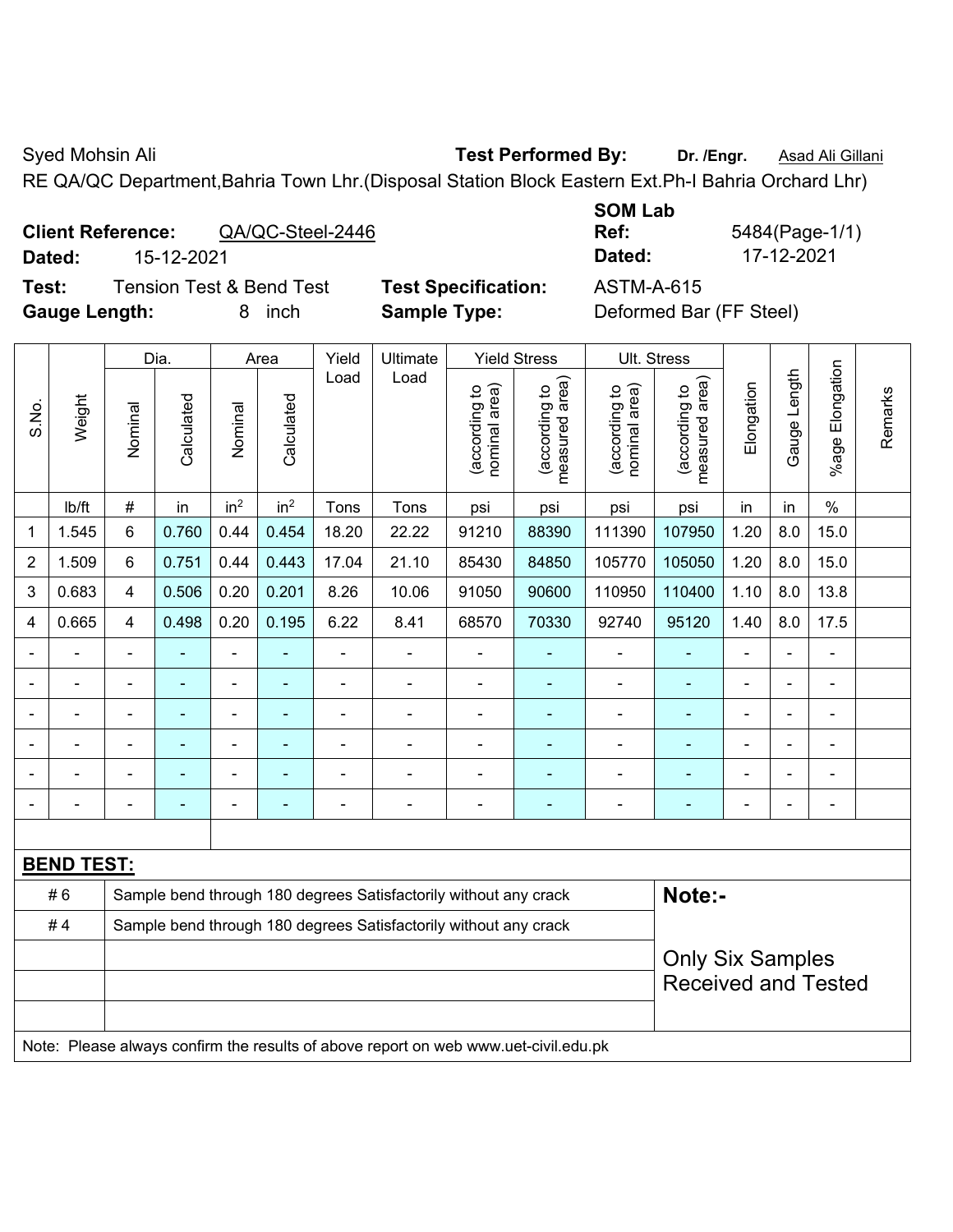Muhammad Zubair **Test Performed By: Dr. /Engr.** S Asad Ali Gillani

Team Leader-JIPIC.(Const.of Main Canal Including Distribution Sys and Flood carrier Channels Etc)

|                      | <b>Client Reference:</b> | JIPIC//2.18/2844                    |                            | <b>JUMLAD</b><br>Ref: | 5485(Page-1/ |
|----------------------|--------------------------|-------------------------------------|----------------------------|-----------------------|--------------|
| Dated:               | 17-12-2021               |                                     |                            | Dated:                | 17-12-2021   |
| Test:                |                          | <b>Tension Test &amp; Bend Test</b> | <b>Test Specification:</b> | <b>ASTM-A-615</b>     |              |
| <b>Gauge Length:</b> |                          | inch                                | <b>Sample Type:</b>        | Deformed Bar          |              |

|                | <b>Yield Stress</b><br>Ult. Stress |                                                                  |            |                 |                 |       |                                                                                     |                                |                                 |                                |                                             |                |                |                       |         |
|----------------|------------------------------------|------------------------------------------------------------------|------------|-----------------|-----------------|-------|-------------------------------------------------------------------------------------|--------------------------------|---------------------------------|--------------------------------|---------------------------------------------|----------------|----------------|-----------------------|---------|
|                |                                    |                                                                  | Dia.       |                 | Area            | Yield | Ultimate                                                                            |                                |                                 |                                |                                             |                |                |                       |         |
| S.No.          | Weight                             | Nominal                                                          | Calculated | Nominal         | Calculated      | Load  | Load                                                                                | nominal area)<br>(according to | (according to<br>measured area) | (according to<br>nominal area) | (according to<br>neasured area)<br>measured | Elongation     | Gauge Length   | Elongation<br>$%$ age | Remarks |
|                | Ib/ft                              | $\#$                                                             | in         | in <sup>2</sup> | in <sup>2</sup> | Tons  | Tons                                                                                | psi                            | psi                             | psi                            | psi                                         | in             | in             | $\%$                  |         |
| $\mathbf{1}$   | 1.519                              | $6\phantom{1}$                                                   | 0.754      | 0.44            | 0.446           | 18.60 | 23.01                                                                               | 93250                          | 92000                           | 115320                         | 113770                                      | 1.20           | 8.0            | 15.0                  |         |
| $\overline{2}$ | 1.479                              | 6                                                                | 0.744      | 0.44            | 0.435           | 17.20 | 20.66                                                                               | 86200                          | 87190                           | 103570                         | 104760                                      | 1.10           | 8.0            | 13.8                  |         |
| $\mathsf 3$    | 1.032                              | 5                                                                | 0.621      | 0.31            | 0.303           | 11.06 | 13.97                                                                               | 78690                          | 80510                           | 99360                          | 101650                                      | 1.00           | 8.0            | 12.5                  |         |
| 4              | 1.033                              | 5                                                                | 0.622      | 0.31            | 0.304           | 10.96 | 13.61                                                                               | 77960                          | 79500                           | 96820                          | 98730                                       | 1.00           | 8.0            | 12.5                  |         |
| 5              | 0.675                              | $\overline{\mathbf{4}}$                                          | 0.502      | 0.20            | 0.198           | 5.98  | 8.94                                                                                | 65990                          | 66650                           | 98580                          | 99580                                       | 1.30           | 8.0            | 16.3                  |         |
| 6              | 0.671                              | 4                                                                | 0.501      | 0.20            | 0.197           | 5.98  | 9.02                                                                                | 65990                          | 66990                           | 99480                          | 101000                                      | 1.40           | 8.0            | 17.5                  |         |
|                |                                    | ٠                                                                |            |                 |                 |       |                                                                                     |                                |                                 |                                |                                             |                |                |                       |         |
|                |                                    |                                                                  |            | $\blacksquare$  |                 |       |                                                                                     |                                |                                 |                                |                                             | $\blacksquare$ |                |                       |         |
|                |                                    |                                                                  |            | ä,              |                 |       |                                                                                     |                                |                                 |                                |                                             | -              | $\blacksquare$ | $\blacksquare$        |         |
|                |                                    | $\blacksquare$                                                   |            |                 |                 |       |                                                                                     |                                | ۰                               | $\blacksquare$                 | ۰                                           |                |                |                       |         |
|                |                                    |                                                                  |            |                 |                 |       |                                                                                     |                                |                                 |                                |                                             |                |                |                       |         |
|                | <b>BEND TEST:</b>                  |                                                                  |            |                 |                 |       |                                                                                     |                                |                                 |                                |                                             |                |                |                       |         |
|                | #6                                 |                                                                  |            |                 |                 |       | Sample bend through 180 degrees Satisfactorily without any crack                    |                                |                                 |                                | Note:-                                      |                |                |                       |         |
|                | #5                                 | Sample bend through 180 degrees Satisfactorily without any crack |            |                 |                 |       |                                                                                     |                                |                                 |                                |                                             |                |                |                       |         |
|                | #4                                 |                                                                  |            |                 |                 |       | Sample bend through 180 degrees Satisfactorily without any crack                    |                                |                                 |                                | <b>Only Nine Samples</b>                    |                |                |                       |         |
|                |                                    |                                                                  |            |                 |                 |       |                                                                                     |                                |                                 |                                | <b>Received and Tested</b>                  |                |                |                       |         |
|                |                                    |                                                                  |            |                 |                 |       |                                                                                     |                                |                                 |                                |                                             |                |                |                       |         |
|                |                                    |                                                                  |            |                 |                 |       | Note: Please always confirm the results of above report on web www.uet-civil.edu.pk |                                |                                 |                                |                                             |                |                |                       |         |

**SOM Lab Ref:** 5485(Page-1/1)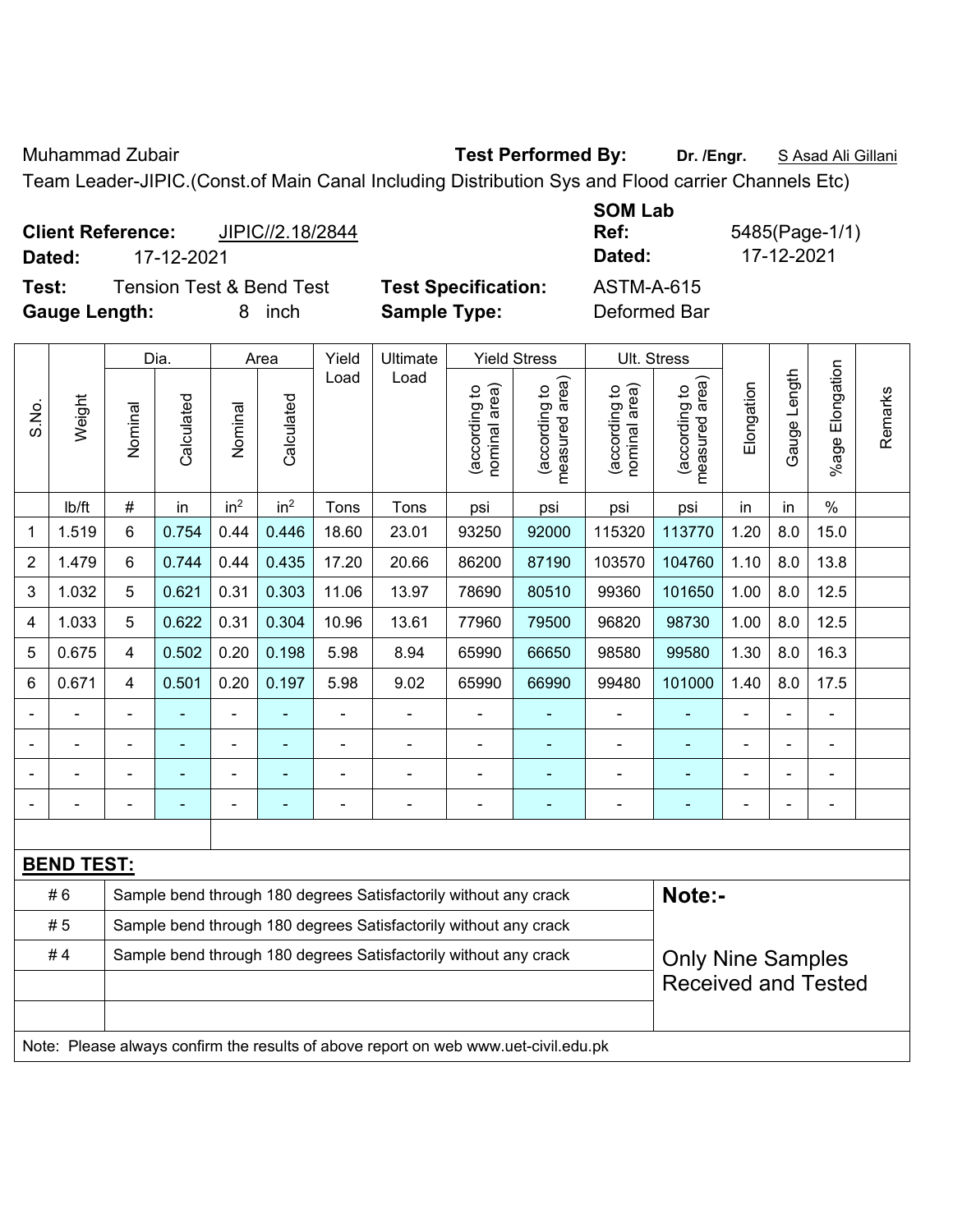Sub Divisional Officer, **Test Performed By:** Dr. /Engr. **Asad Ali Gillani Sub Divisional Officer**,

Shujabad.(Const.of Pavilion in Football Ground,Prayer Room,Flood Light Poles and Boundary Wall )

| <b>Client Reference:</b><br>273/Sujabad<br>29-09-2021<br>Dated:              |                                                   | <b>SOM Lab</b><br>Ref:<br>Dated: | 5486(Page-1/2)<br>17-12-2021 |
|------------------------------------------------------------------------------|---------------------------------------------------|----------------------------------|------------------------------|
| <b>Tension Test &amp; Bend Test</b><br>Test:<br><b>Gauge Length:</b><br>inch | <b>Test Specification:</b><br><b>Sample Type:</b> | ASTM-A-615<br>Deformed Bar       |                              |

|                |                   |                | Dia.           |                          | Area                     | Yield          | Ultimate                                                                            |                                | <b>Yield Stress</b>             |                                | Ult. Stress                     |                          |                |                          |         |  |
|----------------|-------------------|----------------|----------------|--------------------------|--------------------------|----------------|-------------------------------------------------------------------------------------|--------------------------------|---------------------------------|--------------------------------|---------------------------------|--------------------------|----------------|--------------------------|---------|--|
| S.No.          | Weight            | Nominal        | Calculated     | Nominal                  | Calculated               | Load           | Load                                                                                | nominal area)<br>(according to | measured area)<br>(according to | nominal area)<br>(according to | measured area)<br>(according to | Elongation               | Gauge Length   | %age Elongation          | Remarks |  |
|                | lb/ft             | $\#$           | in             | in <sup>2</sup>          | in <sup>2</sup>          | Tons           | Tons                                                                                | psi                            | psi                             | psi                            | psi                             | in                       | in             | $\%$                     |         |  |
| 1              | 1.496             | $6\phantom{1}$ | 0.748          | 0.44                     | 0.440                    | 14.48          | 20.08                                                                               | 72560                          | 72560                           | 100660                         | 100660                          | 1.20                     | 8.0            | 15.0                     |         |  |
| $\overline{2}$ | 0.671             | $\overline{4}$ | 0.501          | 0.20                     | 0.197                    | 6.34           | 9.91                                                                                | 69920                          | 70990                           | 109260                         | 110930                          | 1.20                     | 8.0            | 15.0                     |         |  |
|                | ä,                | $\blacksquare$ | $\blacksquare$ | ÷,                       | $\blacksquare$           | ä,             | ÷,                                                                                  | $\blacksquare$                 | $\blacksquare$                  | $\blacksquare$                 | ٠                               | $\blacksquare$           | $\blacksquare$ | ÷,                       |         |  |
|                | ä,                |                | ÷,             | $\overline{\phantom{a}}$ | $\blacksquare$           | $\blacksquare$ | ÷                                                                                   | L,                             | ä,                              | $\blacksquare$                 | $\blacksquare$                  | $\blacksquare$           | $\blacksquare$ | $\blacksquare$           |         |  |
|                | $\blacksquare$    | $\blacksquare$ | $\blacksquare$ | $\overline{\phantom{0}}$ | ٠                        | $\blacksquare$ | $\blacksquare$                                                                      | $\overline{\phantom{a}}$       | $\blacksquare$                  | $\blacksquare$                 | $\blacksquare$                  | $\blacksquare$           |                | $\blacksquare$           |         |  |
|                |                   |                |                | ÷                        | ۳                        | $\blacksquare$ | $\blacksquare$                                                                      | L,                             | ä,                              | $\blacksquare$                 | $\blacksquare$<br>۰             |                          |                |                          |         |  |
|                |                   |                |                | ۳                        |                          |                | $\blacksquare$                                                                      | $\blacksquare$                 | ٠                               | $\blacksquare$                 | ۰                               |                          |                | $\blacksquare$           |         |  |
|                |                   |                |                | ÷                        |                          | $\blacksquare$ | $\blacksquare$                                                                      | L,                             |                                 | ۰                              | $\blacksquare$                  |                          |                | $\blacksquare$           |         |  |
|                |                   |                |                | ÷                        |                          |                | $\blacksquare$                                                                      | ä,                             | Ē.                              | ٠                              |                                 |                          | ٠              | $\blacksquare$           |         |  |
|                |                   |                | ٠              | -                        | $\overline{\phantom{0}}$ | $\overline{a}$ | $\blacksquare$                                                                      | $\blacksquare$                 | $\overline{\phantom{a}}$        | $\blacksquare$                 | ۰                               | $\overline{\phantom{0}}$ | $\blacksquare$ | $\overline{\phantom{a}}$ |         |  |
|                |                   |                |                |                          |                          |                |                                                                                     |                                |                                 |                                |                                 |                          |                |                          |         |  |
|                | <b>BEND TEST:</b> |                |                |                          |                          |                |                                                                                     |                                |                                 |                                |                                 |                          |                |                          |         |  |
|                | #6                |                |                |                          |                          |                | Sample bend through 180 degrees Satisfactorily without any crack                    |                                |                                 |                                | Note:-                          |                          |                |                          |         |  |
|                | #4                |                |                |                          |                          |                | Sample bend through 180 degrees Satisfactorily without any crack                    |                                |                                 |                                |                                 |                          |                |                          |         |  |
|                |                   |                |                |                          |                          |                |                                                                                     |                                |                                 |                                | <b>Only Four Samples</b>        |                          |                |                          |         |  |
|                |                   |                |                |                          |                          |                |                                                                                     |                                |                                 |                                | <b>Received and Tested</b>      |                          |                |                          |         |  |
|                |                   |                |                |                          |                          |                | Note: Please always confirm the results of above report on web www.uet-civil.edu.pk |                                |                                 |                                |                                 |                          |                |                          |         |  |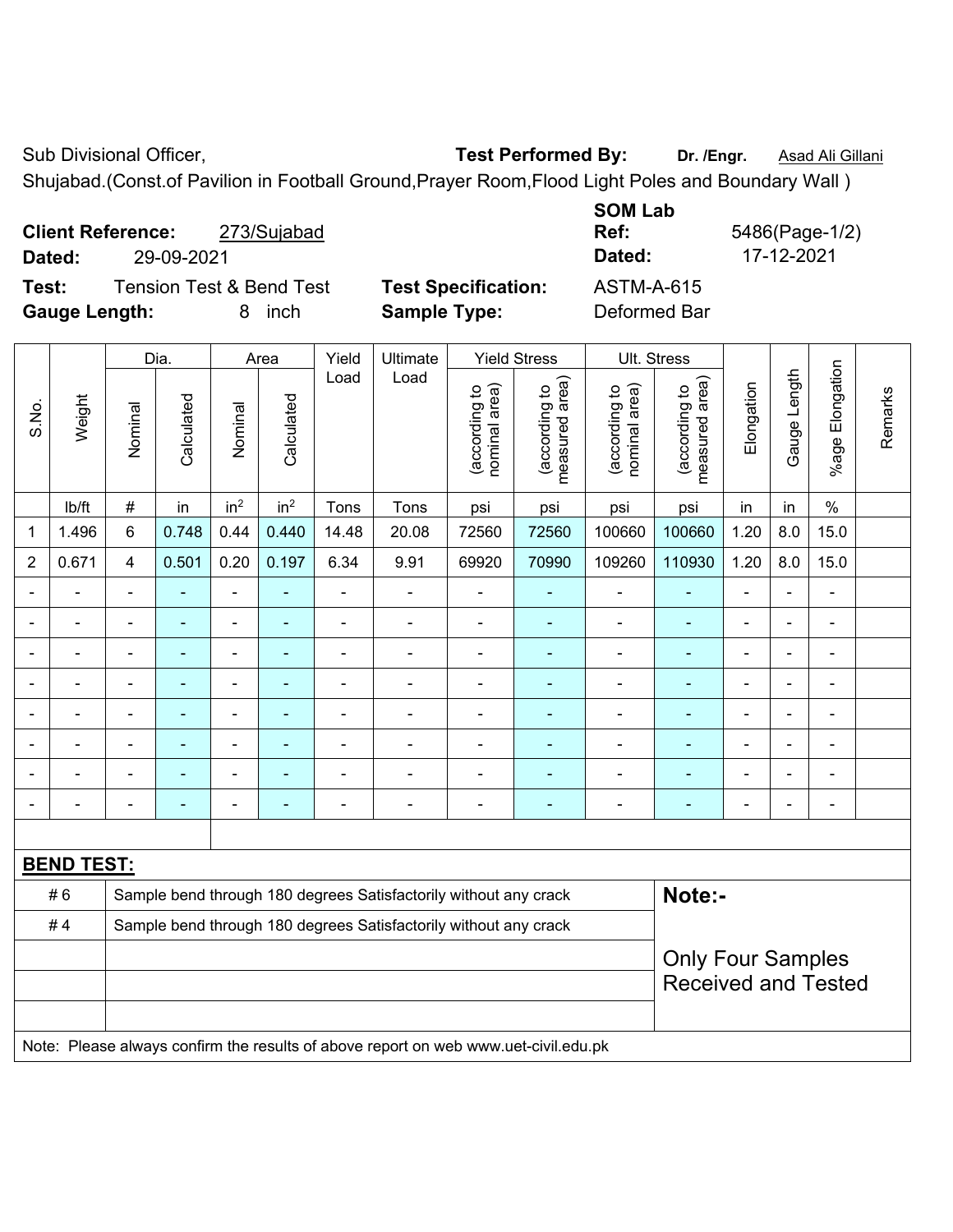Sub Divisional Officer, **Test Performed By:** Dr. /Engr. **Asad Ali Gillani Sub Divisional Officer**,

Shujabad.(Const.of Academic Block,Boundary Wall&Toilets In Govt Girls Primary School Jungle Khan)

| <b>Client Reference:</b><br>478/Sujabad<br>08-12-2021<br>Dated: |                            | <b>SOM Lab</b><br>Ref:<br>Dated: | 5486(Page-2/2)<br>17-12-2021 |
|-----------------------------------------------------------------|----------------------------|----------------------------------|------------------------------|
| <b>Tension Test &amp; Bend Test</b><br>Test:                    | <b>Test Specification:</b> | <b>ASTM-A-615</b>                |                              |
| <b>Gauge Length:</b><br>inch<br>8.                              | <b>Sample Type:</b>        | Deformed Bar                     |                              |

|                |                   |                                                                  | Dia.           |                 | Area            | Yield          | Ultimate                                                                            |                                | <b>Yield Stress</b>             |                                | Ult. Stress                                  |                |                |                           |         |  |  |  |
|----------------|-------------------|------------------------------------------------------------------|----------------|-----------------|-----------------|----------------|-------------------------------------------------------------------------------------|--------------------------------|---------------------------------|--------------------------------|----------------------------------------------|----------------|----------------|---------------------------|---------|--|--|--|
| S.No.          | Weight            | Nominal                                                          | Calculated     | Nominal         | Calculated      | Load           | Load                                                                                | nominal area)<br>(according to | measured area)<br>(according to | (according to<br>nominal area) | (according to<br>measured area)              | Elongation     | Gauge Length   | Elongation<br>$%$ age $ $ | Remarks |  |  |  |
|                | lb/ft             | $\#$                                                             | in             | in <sup>2</sup> | in <sup>2</sup> | Tons           | Tons                                                                                | psi                            | psi                             | psi                            | psi                                          | in             | in             | $\%$                      |         |  |  |  |
| 1              | 1.531             | 6                                                                | 0.757          | 0.44            | 0.450           | 18.01          | 21.07                                                                               | 90290                          | 88280                           | 105610                         | 103270                                       | 1.00           | 8.0            | 12.5                      |         |  |  |  |
| $\overline{2}$ | 0.668             | $\overline{4}$                                                   | 0.500          | 0.20            | 0.196           | 6.29           | 7.82                                                                                | 69360                          | 70770                           | 86220                          | 87980                                        | 1.20           | 8.0            | 15.0                      |         |  |  |  |
|                | $\blacksquare$    | $\blacksquare$                                                   | L,             | L,              | $\blacksquare$  | ä,             | ÷.                                                                                  | $\blacksquare$                 | $\blacksquare$                  | $\blacksquare$                 | $\blacksquare$                               | $\blacksquare$ | $\blacksquare$ | $\blacksquare$            |         |  |  |  |
| $\blacksquare$ | $\overline{a}$    | $\blacksquare$                                                   | $\blacksquare$ | $\blacksquare$  | ÷.              | $\blacksquare$ | $\blacksquare$                                                                      | $\blacksquare$                 | $\mathbf{r}$                    | $\blacksquare$                 | ٠                                            | ä,             | $\blacksquare$ | $\blacksquare$            |         |  |  |  |
|                | $\blacksquare$    | $\blacksquare$                                                   | $\blacksquare$ | $\blacksquare$  | ٠               | $\blacksquare$ | $\overline{a}$                                                                      | $\overline{\phantom{a}}$       | ٠                               | $\overline{\phantom{a}}$       | $\blacksquare$                               | $\blacksquare$ | $\blacksquare$ | $\blacksquare$            |         |  |  |  |
|                | $\blacksquare$    | $\blacksquare$                                                   | $\blacksquare$ | $\blacksquare$  | ÷               | $\blacksquare$ | $\blacksquare$                                                                      | $\blacksquare$                 | $\blacksquare$                  | $\blacksquare$                 | ä,<br>ä,<br>$\blacksquare$<br>$\blacksquare$ |                |                |                           |         |  |  |  |
|                | $\blacksquare$    | $\blacksquare$                                                   | $\blacksquare$ | $\blacksquare$  | ٠               | $\blacksquare$ | ÷.                                                                                  | $\blacksquare$                 | ٠                               | $\blacksquare$                 | $\blacksquare$                               | $\blacksquare$ |                | ä,                        |         |  |  |  |
|                |                   |                                                                  | $\overline{a}$ | ä,              |                 | $\blacksquare$ | $\blacksquare$                                                                      | Ē,                             |                                 | $\blacksquare$                 | ä,                                           |                |                | Ē,                        |         |  |  |  |
|                |                   |                                                                  |                |                 |                 |                | $\blacksquare$                                                                      | $\blacksquare$                 |                                 | ۰                              | ۳                                            |                |                | $\blacksquare$            |         |  |  |  |
|                |                   | $\blacksquare$                                                   |                | ٠               |                 |                | $\blacksquare$                                                                      | Ē,                             |                                 | $\blacksquare$                 | ۳                                            |                |                | L,                        |         |  |  |  |
|                |                   |                                                                  |                |                 |                 |                |                                                                                     |                                |                                 |                                |                                              |                |                |                           |         |  |  |  |
|                | <b>BEND TEST:</b> |                                                                  |                |                 |                 |                |                                                                                     |                                |                                 |                                |                                              |                |                |                           |         |  |  |  |
|                | #6                |                                                                  |                |                 |                 |                | Sample bend through 180 degrees Satisfactorily without any crack                    |                                |                                 |                                | Note:-                                       |                |                |                           |         |  |  |  |
|                | #4                | Sample bend through 180 degrees Satisfactorily without any crack |                |                 |                 |                |                                                                                     |                                |                                 |                                |                                              |                |                |                           |         |  |  |  |
|                |                   |                                                                  |                |                 |                 |                |                                                                                     |                                |                                 |                                | <b>Only Four Samples</b>                     |                |                |                           |         |  |  |  |
|                |                   |                                                                  |                |                 |                 |                |                                                                                     |                                |                                 |                                | <b>Received and Tested</b>                   |                |                |                           |         |  |  |  |
|                |                   |                                                                  |                |                 |                 |                |                                                                                     |                                |                                 |                                |                                              |                |                |                           |         |  |  |  |
|                |                   |                                                                  |                |                 |                 |                | Note: Please always confirm the results of above report on web www.uet-civil.edu.pk |                                |                                 |                                |                                              |                |                |                           |         |  |  |  |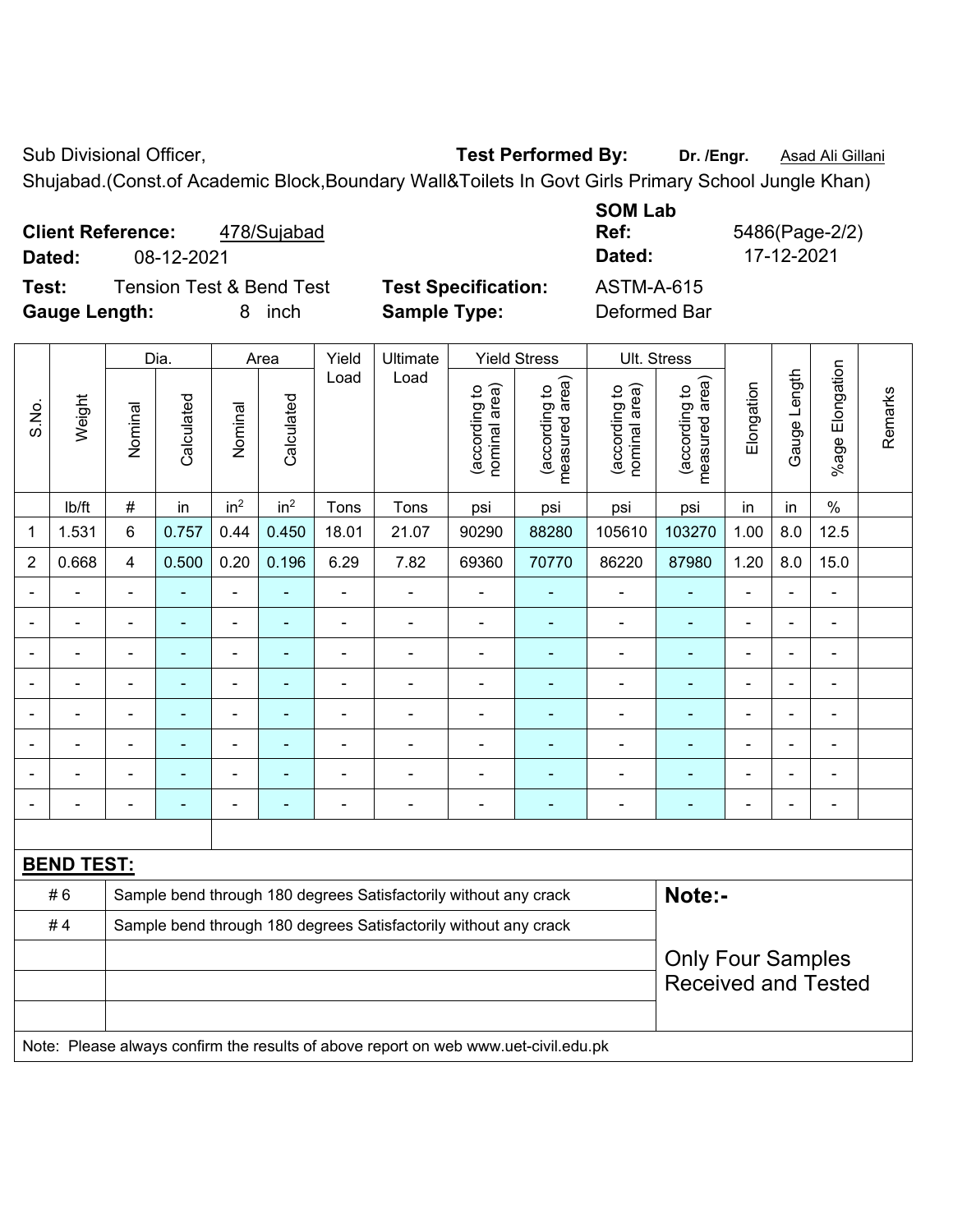Adnan Khalid Maj ® **Test Performed By:** Dr. /Engr. **SAsad Ali Gillani** By: Dr. /Engr. **SAsad Ali Gillani** Dy Dir MTL,DHA Lahore,(Extn Of Coffee lounge, Kichen&Washroom at J Club DHA Ph-1)(M/S UCC)

|                | <b>Client Reference:</b><br>17-12-2021<br>Dated:<br><b>Tension Test &amp; Bend Test</b> |         |            |                 |                 | 408/241/E/Lab/187/119 |                                                   |                                  |                                      | <b>SOM Lab</b><br>Ref:<br>Dated:  |                                      |            | 5487(Page-1/1)<br>17-12-2021 |                       |         |
|----------------|-----------------------------------------------------------------------------------------|---------|------------|-----------------|-----------------|-----------------------|---------------------------------------------------|----------------------------------|--------------------------------------|-----------------------------------|--------------------------------------|------------|------------------------------|-----------------------|---------|
| Test:          | <b>Gauge Length:</b>                                                                    |         |            | 8               | inch            |                       | <b>Test Specification:</b><br><b>Sample Type:</b> |                                  |                                      | <b>ASTM-A-615</b><br>Deformed Bar |                                      |            |                              |                       |         |
|                |                                                                                         |         | Dia.       |                 | Area            | Yield                 | Ultimate                                          |                                  | <b>Yield Stress</b>                  |                                   | Ult. Stress                          |            |                              |                       |         |
| S.No.          | Weight                                                                                  | Nominal | Calculated | Nominal         | Calculated      | Load                  | Load                                              | nominal area)<br>đ<br>(according | area)<br>đ<br>(according<br>measured | (according to<br>nominal area)    | area)<br>ೆ<br>(according<br>measured | Elongation | Length<br>Gauge              | Elongation<br>$%$ age | Remarks |
|                | lb/ft                                                                                   | #       | in         | in <sup>2</sup> | in <sup>2</sup> | Tons                  | Tons                                              | psi                              | psi                                  | psi                               | psi                                  | in         | in                           | $\%$                  |         |
| $\mathbf{1}$   | 1.454                                                                                   | 6       | 0.737      | 0.44            | 0.427           | 14.63                 | 20.56                                             | 73320                            | 75560                                | 103060                            | 106200                               | 1.00       | 8.0                          | 12.5                  | Model   |
| $\overline{2}$ | 1.444                                                                                   | 6       | 0.735      | 0.44            | 0.424           | 14.42                 | 19.62                                             | 72300                            | 75030                                | 98360                             | 102070                               | 1.20       | 8.0                          | 15.0                  | Model   |
| 3              | 0.669                                                                                   | 4       | 0.501      | 0.20            | 0.197           | 6.37                  | 8.36                                              | 70260                            | 71330                                | 92180                             | 93580                                | 1.20       | 8.0                          | 15.0                  | Kamran  |
| 4              | 0.674                                                                                   | 4       | 0.502      | 0.20            | 0.198           | 6.49                  | 8.41                                              | 71610                            | 72330                                | 92740                             | 93680                                | 1.20       | 8.0                          | 15.0                  | Kamran  |
|                |                                                                                         |         |            |                 |                 |                       |                                                   |                                  |                                      |                                   |                                      |            |                              |                       |         |
|                |                                                                                         |         |            |                 |                 |                       |                                                   |                                  |                                      |                                   |                                      |            |                              |                       |         |

| <b>BEND TEST:</b>                                                                   |  |                                                                  |  |  |                            |                                                                  |  |  |  |        |  |  |  |  |
|-------------------------------------------------------------------------------------|--|------------------------------------------------------------------|--|--|----------------------------|------------------------------------------------------------------|--|--|--|--------|--|--|--|--|
| # 6                                                                                 |  |                                                                  |  |  |                            | Sample bend through 180 degrees Satisfactorily without any crack |  |  |  | Note:- |  |  |  |  |
| #4                                                                                  |  | Sample bend through 180 degrees Satisfactorily without any crack |  |  |                            |                                                                  |  |  |  |        |  |  |  |  |
|                                                                                     |  |                                                                  |  |  | <b>Only Six Samples</b>    |                                                                  |  |  |  |        |  |  |  |  |
|                                                                                     |  |                                                                  |  |  | <b>Received and Tested</b> |                                                                  |  |  |  |        |  |  |  |  |
|                                                                                     |  |                                                                  |  |  |                            |                                                                  |  |  |  |        |  |  |  |  |
| Note: Please always confirm the results of above report on web www.uet-civil.edu.pk |  |                                                                  |  |  |                            |                                                                  |  |  |  |        |  |  |  |  |

- - - - - - - - - - - - - - - - - - - - - - - - - - - - - - - - - - - - - - - - - - - - - - - - - - - - - - - - - - - -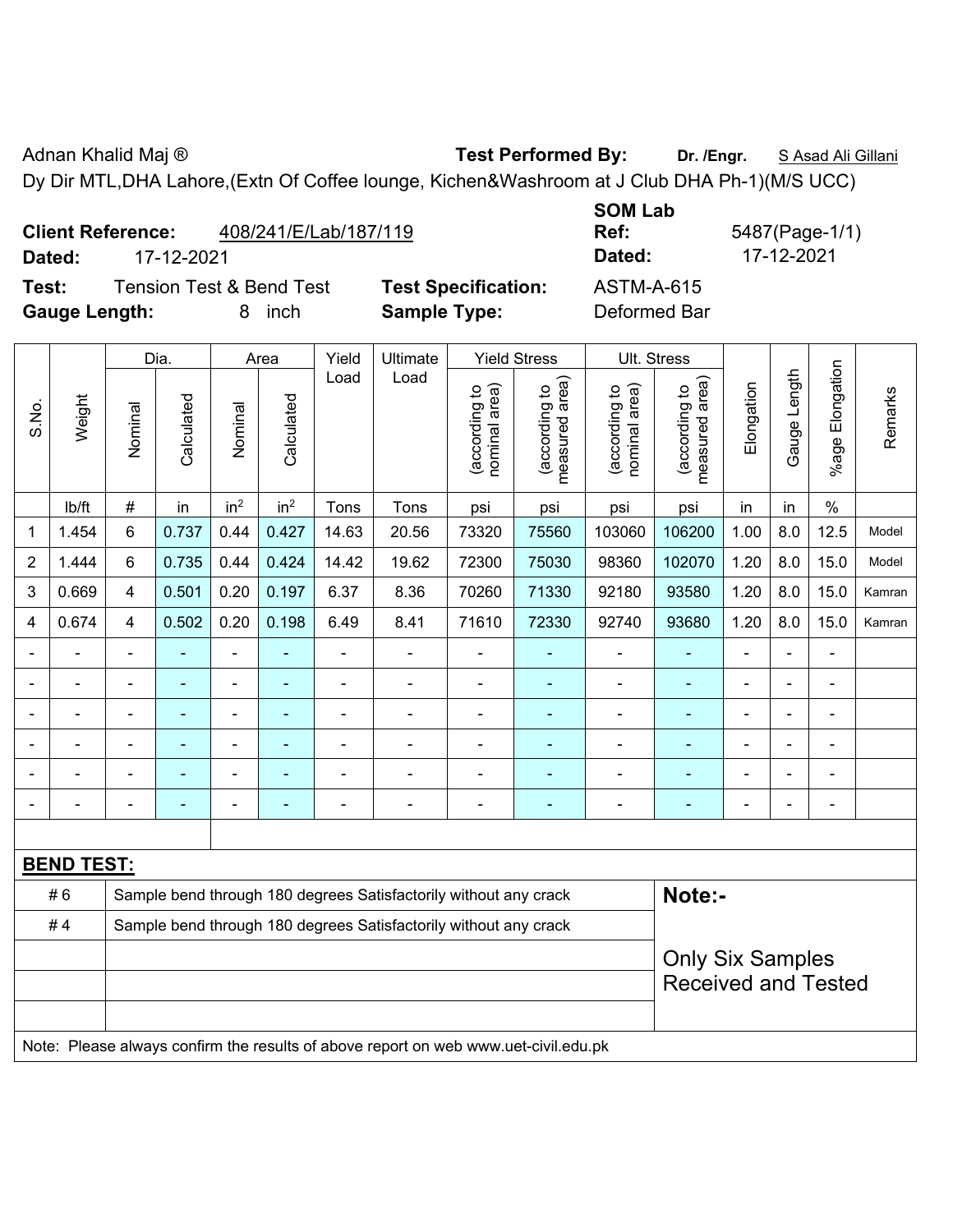Khalid Bashir **Test Performed By:** Dr. /Engr. **SAsad Ali Gillani** Charles By: Dr. /Engr. **SAsad Ali Gillani** 

Ittefaq Building Solution (Pvt.)Ltd. (Sapphire Diamond Ferozwatwan)(Yarn Warehouse)

| <b>Client Reference:</b><br>IBS/SD/ST20<br>17-12-2021<br>Dated: |                            | <b>SOM Lab</b><br>Ref:<br>5488(Page-1/2)<br>17-12-2021<br>Dated: |
|-----------------------------------------------------------------|----------------------------|------------------------------------------------------------------|
| <b>Tension Test &amp; Bend Test</b><br>Test:                    | <b>Test Specification:</b> | <b>ASTM-A-615</b>                                                |
| <b>Gauge Length:</b><br>inch<br>8.                              | <b>Sample Type:</b>        | Deformed Bar                                                     |

|       |                   |                                                                  | Dia.                     |                 | Area            | Yield          | Ultimate                                                                            |                                | <b>Yield Stress</b>             |                                | Ult. Stress                                           |                |                |                          |         |  |  |
|-------|-------------------|------------------------------------------------------------------|--------------------------|-----------------|-----------------|----------------|-------------------------------------------------------------------------------------|--------------------------------|---------------------------------|--------------------------------|-------------------------------------------------------|----------------|----------------|--------------------------|---------|--|--|
| S.No. | Weight            | Nominal                                                          | Calculated               | Nominal         | Calculated      | Load           | Load                                                                                | nominal area)<br>(according to | (according to<br>measured area) | nominal area)<br>(according to | (according to<br>measured area)                       | Elongation     | Gauge Length   | %age Elongation          | Remarks |  |  |
|       | lb/ft             | $\#$                                                             | in                       | in <sup>2</sup> | in <sup>2</sup> | Tons           | Tons                                                                                | psi                            | psi                             | psi                            | psi                                                   | in             | in             | $\%$                     |         |  |  |
| 1     | 2.611             | 8                                                                | 0.988                    | 0.79            | 0.767           | 25.94          | 35.42                                                                               | 72430                          | 74600                           | 98890                          | 101860                                                | 1.30           | 8.0            | 16.3                     |         |  |  |
| 2     | 2.589             | 8                                                                | 0.984                    | 0.79            | 0.761           | 24.03          | 34.63                                                                               | 67080                          | 69630                           | 96670                          | 100360                                                | 1.30           | 8.0            | 16.3                     |         |  |  |
| 3     | 1.467             | 6                                                                | 0.741                    | 0.44            | 0.431           | 16.33          | 21.99                                                                               | 81860                          | 83570                           | 110210                         | 112510                                                | 1.00           | 8.0            | 12.5                     |         |  |  |
| 4     | 1.480             | 6                                                                | 0.744                    | 0.44            | 0.435           | 16.79          | 22.94                                                                               | 84160                          | 85120                           | 114960                         | 116290                                                | 1.00           | 8.0            | 12.5                     |         |  |  |
|       |                   | $\blacksquare$                                                   | ä,                       | ä,              |                 |                | ä,                                                                                  | L,                             |                                 | $\blacksquare$                 | ä,                                                    | L,             | $\blacksquare$ | ä,                       |         |  |  |
|       |                   |                                                                  |                          |                 |                 |                | ÷                                                                                   | $\blacksquare$                 | $\blacksquare$                  | $\blacksquare$                 | $\blacksquare$                                        |                |                |                          |         |  |  |
|       |                   |                                                                  |                          |                 |                 |                | L.                                                                                  | ä,                             |                                 |                                |                                                       |                |                |                          |         |  |  |
|       | -                 |                                                                  |                          | ۰               |                 |                | $\blacksquare$                                                                      | $\blacksquare$                 | $\overline{\phantom{0}}$        | $\blacksquare$                 |                                                       | $\blacksquare$ | $\blacksquare$ | $\blacksquare$           |         |  |  |
|       | $\overline{a}$    |                                                                  |                          | ÷               |                 |                |                                                                                     | $\blacksquare$                 | $\blacksquare$                  | $\blacksquare$                 |                                                       | $\blacksquare$ | ÷,             | ÷,                       |         |  |  |
|       |                   | $\blacksquare$                                                   | $\overline{\phantom{0}}$ | ÷               |                 | $\blacksquare$ | $\blacksquare$                                                                      | $\blacksquare$                 | $\blacksquare$                  | $\overline{\phantom{0}}$       | ۰                                                     | $\blacksquare$ | $\blacksquare$ | $\overline{\phantom{a}}$ |         |  |  |
|       |                   |                                                                  |                          |                 |                 |                |                                                                                     |                                |                                 |                                |                                                       |                |                |                          |         |  |  |
|       | <b>BEND TEST:</b> |                                                                  |                          |                 |                 |                |                                                                                     |                                |                                 |                                |                                                       |                |                |                          |         |  |  |
|       | # 8               |                                                                  |                          |                 |                 |                | Sample bend through 180 degrees Satisfactorily without any crack                    |                                |                                 |                                | Note:-                                                |                |                |                          |         |  |  |
|       | #6                | Sample bend through 180 degrees Satisfactorily without any crack |                          |                 |                 |                |                                                                                     |                                |                                 |                                |                                                       |                |                |                          |         |  |  |
|       |                   |                                                                  |                          |                 |                 |                |                                                                                     |                                |                                 |                                | <b>Only Six Samples</b><br><b>Received and Tested</b> |                |                |                          |         |  |  |
|       |                   |                                                                  |                          |                 |                 |                | Note: Please always confirm the results of above report on web www.uet-civil.edu.pk |                                |                                 |                                |                                                       |                |                |                          |         |  |  |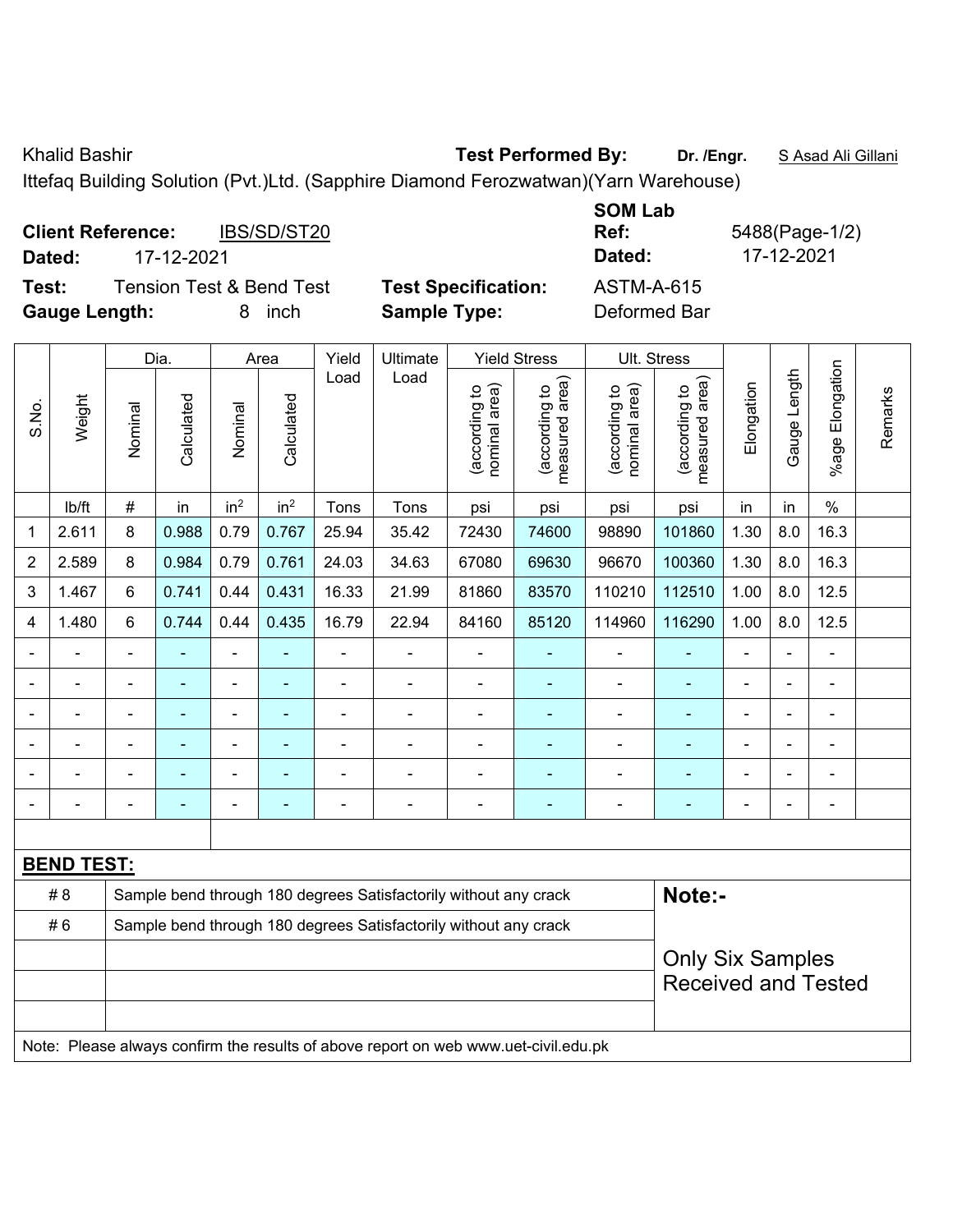Khalid Bashir **Test Performed By:** Dr. /Engr. **SAsad Ali Gillani** Cillani

Ittfaq Building Solution (Pvt.)Ltd. (Sapphire Diamond Ferozwatwan)(New Apparel Village)

| IBS/SD/ST21<br><b>Client Reference:</b><br>17-12-2021<br>Dated: |                            | <b>SOM Lab</b><br>Ref:<br>Dated: | 5488(Page-2/2)<br>17-12-2021 |
|-----------------------------------------------------------------|----------------------------|----------------------------------|------------------------------|
| <b>Tension Test &amp; Bend Test</b><br>Test:                    | <b>Test Specification:</b> | <b>ASTM-A-615</b>                |                              |
| <b>Gauge Length:</b><br>inch<br>x                               | <b>Sample Type:</b>        | Deformed Bar                     |                              |

|                |                                                                                  |                                                                  | Dia.           |                          | Area                     | Yield                    | Ultimate                                                                            |                                | <b>Yield Stress</b>                                   |                                | Ult. Stress                     |                |              |                         |         |
|----------------|----------------------------------------------------------------------------------|------------------------------------------------------------------|----------------|--------------------------|--------------------------|--------------------------|-------------------------------------------------------------------------------------|--------------------------------|-------------------------------------------------------|--------------------------------|---------------------------------|----------------|--------------|-------------------------|---------|
| S.No.          | Weight                                                                           | Nominal                                                          | Calculated     | Nominal                  | Calculated               | Load                     | Load                                                                                | nominal area)<br>(according to | (according to<br>measured area)                       | (according to<br>nominal area) | measured area)<br>(according to | Elongation     | Gauge Length | Elongation<br>$%$ age I | Remarks |
|                | lb/ft                                                                            | #                                                                | in             | in <sup>2</sup>          | in <sup>2</sup>          | Tons                     | Tons                                                                                | psi                            | psi                                                   | psi                            | psi                             | in             | in           | $\%$                    |         |
| 1              | 1.511                                                                            | 6                                                                | 0.752          | 0.44                     | 0.444                    | 15.87                    | 19.85                                                                               | 79560                          | 78840                                                 | 99480                          | 98590                           | 1.10           | 8.0          | 13.8                    |         |
| $\overline{2}$ | 1.522                                                                            | 6                                                                | 0.754          | 0.44                     | 0.447                    | 16.89                    | 21.41                                                                               | 84670                          | 83340                                                 | 107300                         | 105620                          | 1.00           | 8.0          | 12.5                    |         |
| 3              | 0.653                                                                            | 4                                                                | 0.494          | 0.20                     | 0.192                    | 6.57                     | 8.72                                                                                | 72510                          | 75530                                                 | 96110                          | 100120                          | 1.00           | 8.0          | 12.5                    |         |
| 4              | 0.648                                                                            | 4                                                                | 0.492          | 0.20                     | 0.190                    | 6.54                     | 8.53                                                                                | 72170                          | 75970                                                 | 94090                          | 99040                           | 1.00           | 8.0          | 12.5                    |         |
|                |                                                                                  |                                                                  | $\blacksquare$ | $\blacksquare$           |                          | ä,                       | ä,                                                                                  | L,                             | $\blacksquare$                                        | $\blacksquare$                 | $\blacksquare$                  | $\blacksquare$ |              | ä,                      |         |
|                | $\blacksquare$                                                                   |                                                                  |                |                          |                          |                          | $\blacksquare$                                                                      | $\blacksquare$                 | ۰                                                     | $\blacksquare$                 | ۰                               |                |              | $\blacksquare$          |         |
|                |                                                                                  |                                                                  |                | $\blacksquare$           |                          |                          | $\overline{a}$                                                                      | $\blacksquare$                 | $\blacksquare$                                        | $\blacksquare$                 | $\blacksquare$                  |                |              |                         |         |
|                | $\blacksquare$                                                                   |                                                                  |                | $\overline{\phantom{0}}$ |                          |                          | $\blacksquare$                                                                      | $\blacksquare$                 | $\blacksquare$                                        | $\blacksquare$                 | ۰                               |                |              | $\blacksquare$          |         |
|                | ÷                                                                                |                                                                  |                | $\blacksquare$           |                          |                          |                                                                                     | $\blacksquare$                 | ÷                                                     | $\blacksquare$                 | $\overline{\phantom{0}}$        |                |              | -                       |         |
|                | $\blacksquare$                                                                   | $\blacksquare$                                                   | $\blacksquare$ | $\overline{\phantom{0}}$ | $\overline{\phantom{a}}$ | $\overline{\phantom{0}}$ | $\blacksquare$                                                                      | $\blacksquare$                 | $\blacksquare$                                        | $\blacksquare$                 | ٠                               | $\blacksquare$ |              | $\blacksquare$          |         |
|                |                                                                                  |                                                                  |                |                          |                          |                          |                                                                                     |                                |                                                       |                                |                                 |                |              |                         |         |
|                | <b>BEND TEST:</b>                                                                |                                                                  |                |                          |                          |                          |                                                                                     |                                |                                                       |                                |                                 |                |              |                         |         |
|                | Note:-<br>#6<br>Sample bend through 180 degrees Satisfactorily without any crack |                                                                  |                |                          |                          |                          |                                                                                     |                                |                                                       |                                |                                 |                |              |                         |         |
|                | #4                                                                               | Sample bend through 180 degrees Satisfactorily without any crack |                |                          |                          |                          |                                                                                     |                                |                                                       |                                |                                 |                |              |                         |         |
|                |                                                                                  |                                                                  |                |                          |                          |                          |                                                                                     |                                | <b>Only Six Samples</b><br><b>Received and Tested</b> |                                |                                 |                |              |                         |         |
|                |                                                                                  |                                                                  |                |                          |                          |                          | Note: Please always confirm the results of above report on web www.uet-civil.edu.pk |                                |                                                       |                                |                                 |                |              |                         |         |